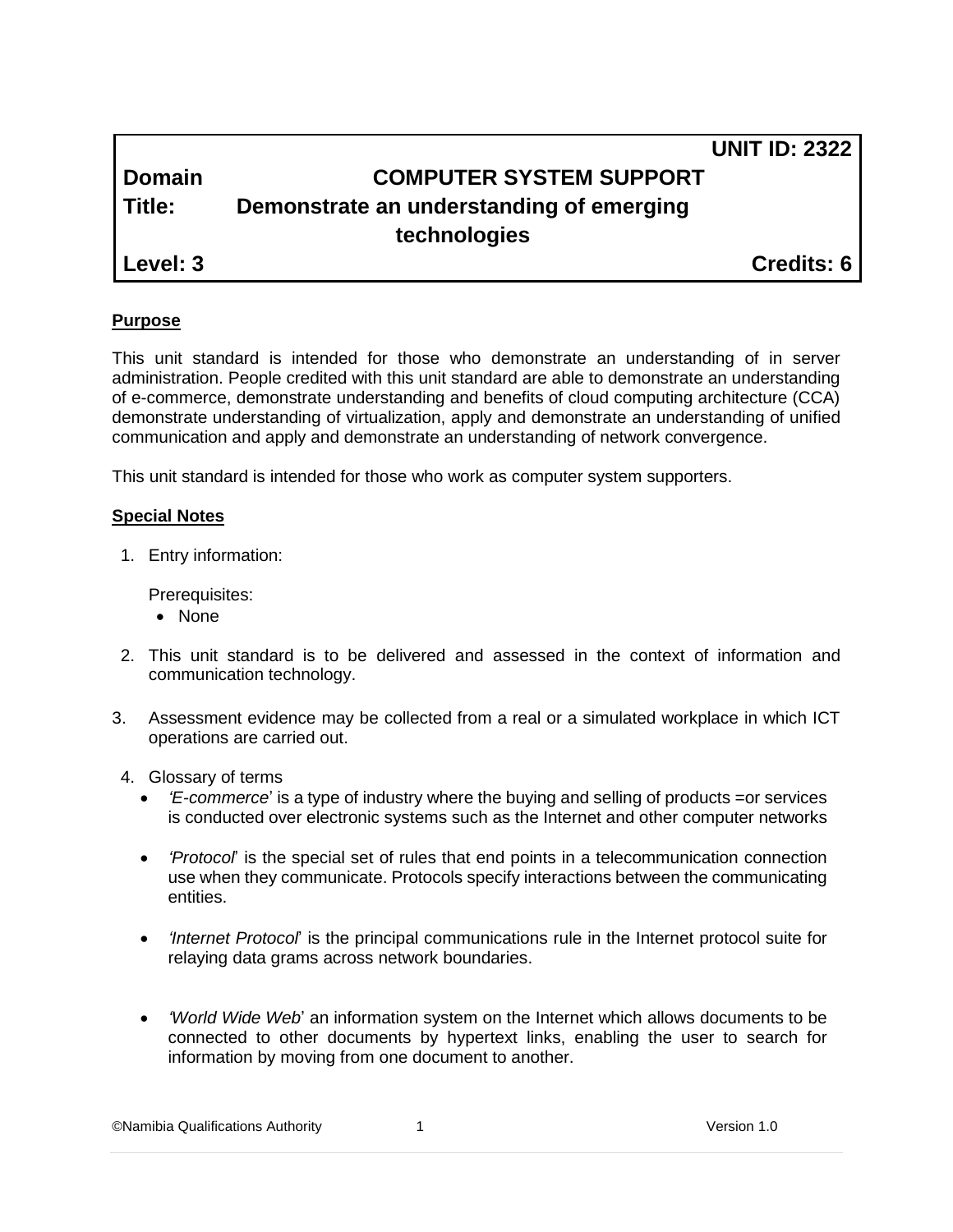- *'Ecommerce security*' is a part of the information security framework and is specifically applied to the components that affect e-commerce that include computer security, data security and other wider realms of the information security framework.
- *Encryption*-is the process of encoding messages or information in such a way that only authorized parties can read it.
- *Web Payment Systems* it's a system which allows any individual or business with an email address to securely and quickly send and receive payments online.
- *E-marketing* using digital technologies to help sell your goods or services.
- *Auction* is a process of buying and selling goods or services by offering them up for bid, taking bids, and then selling the item to the highest bidder.
- *Portal* a site that functions as a point of access to information on the internet.
- *Community* is a web site (or group of web sites) that is a virtual community. A web community may take the form of a social network service, an internet forum, a group of blogs, or another kind of social software web application.
- 5. Tools and equipment may include but are not limited to computer, external devices, storage devices and other and basic computer applications.
- 6. Performance of all elements in this unit standard must comply with industry standards.
- 7. Regulations and legislation relevant to this unit standard include the following:
	- Labour Act 2007(Act No 11, 2007).
	- Regulations relating to the health & safety of employees at work under schedule 1 (2) of the Labour Act No.11 of 2007 and all subsequent amendments.

## **Quality Assurance Requirements**

This unit standard and others within this sub-field may be awarded by institutions which meet the accreditation requirements set by the Namibia Qualifications Authority and the Namibia Training Authority and which comply with the national assessment and moderation requirements. Details of specific accreditation requirements and the national assessment arrangements are available from the Namibia Qualifications Authority o[n www.namqa.org](http://www.namqa.org/) and the Namibia Training Authority on [www.nta.com.na](http://www.nta.com.na/)

## **Elements and Performance Criteria**

## **Element 1: Demonstrate an understanding of e-commerce**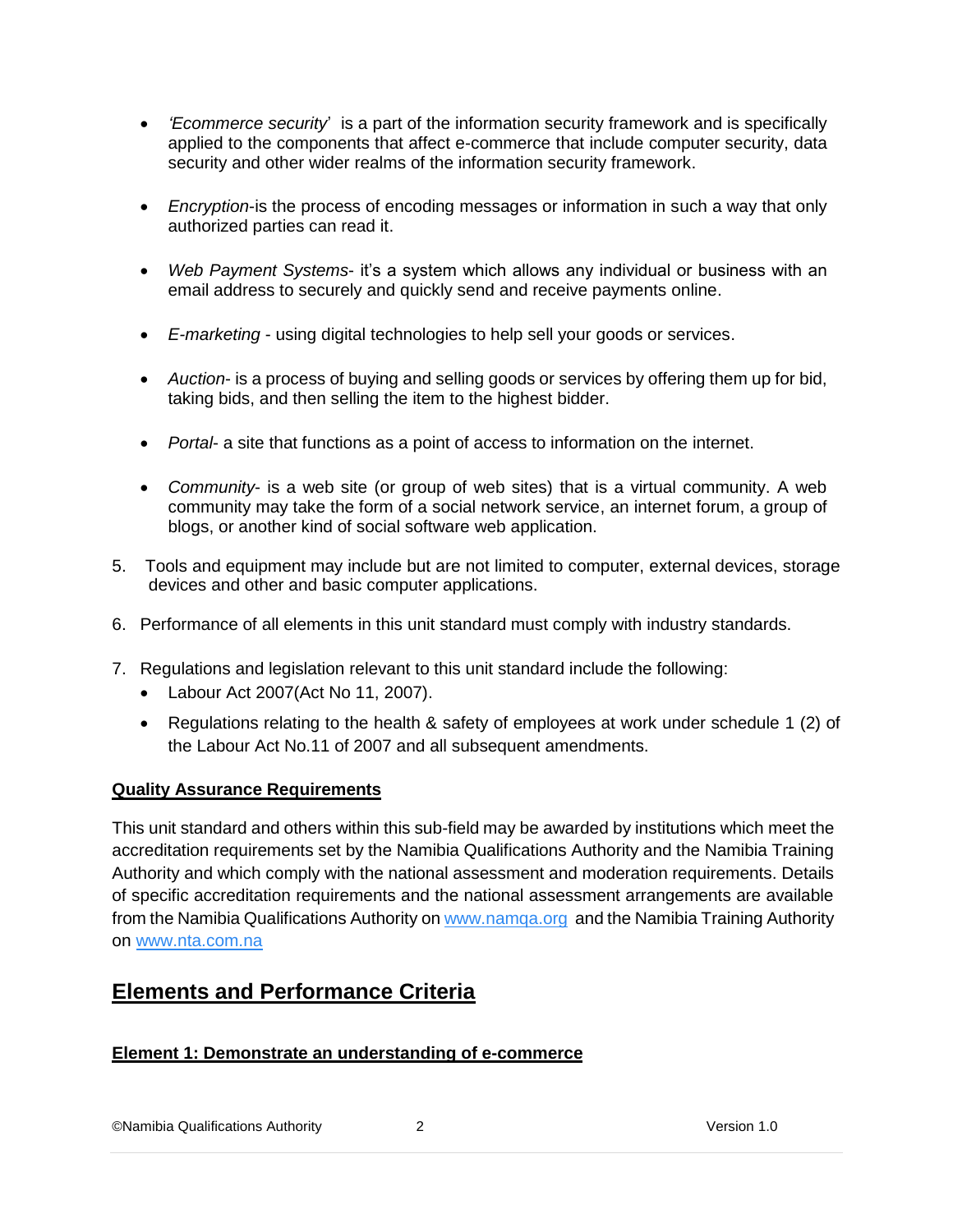## **Performance Criteria**

- 1.1 Concept of E-commerce is explained.
- 1.2 Business models in e-commerce areas are demonstrated.
- 1.3 Business-to-consumer (B2C) is illustrated.
- 1.4 Business-to-business (B2B) is illustrated.
- 1.5 Business-to-Government (B2G) is illustrated.
- 1.6 Impact of Internet in business, strategy, structure, and process is outlined.

## **Element 2: Demonstrate understanding and benefits of cloud computing architecture**

## **Range**

Cloud computing may include but is not limited to infrastructure (IaaS), platform (PaaS), software (SaaS).

Applications such as customer relationship management and business process services such as sales force.com.

Cloud applications may include platforms like (You Tube, Vimeo, Flickr, Slides share and Skype) and data like (images, video, presentations and voice).

Cloud types may include but are not limited to public cloud, private cloud, community cloud, hybrid cloud and combined cloud.

Benefits of cloud computing may include but are not limited to software as a service, reduced software maintenance, increased reliability, environmentally friendliness, cost reduction and portability/accessibility.

#### **Performance Criteria**

- 2.1 Cloud computing is explained.
- 2.2 Types of cloud computing are explained.
- 2.3 Architectures in cloud computing are illustrated and applied.
- 2.4 Network Infrastructure in cloud computing is outlined.
- 2.6 Cloud computing application availability and reliability are outlined.
- 2.7 Cloud computing security is explained.
- 2.8 Cost implications of cloud computing applications are explained.